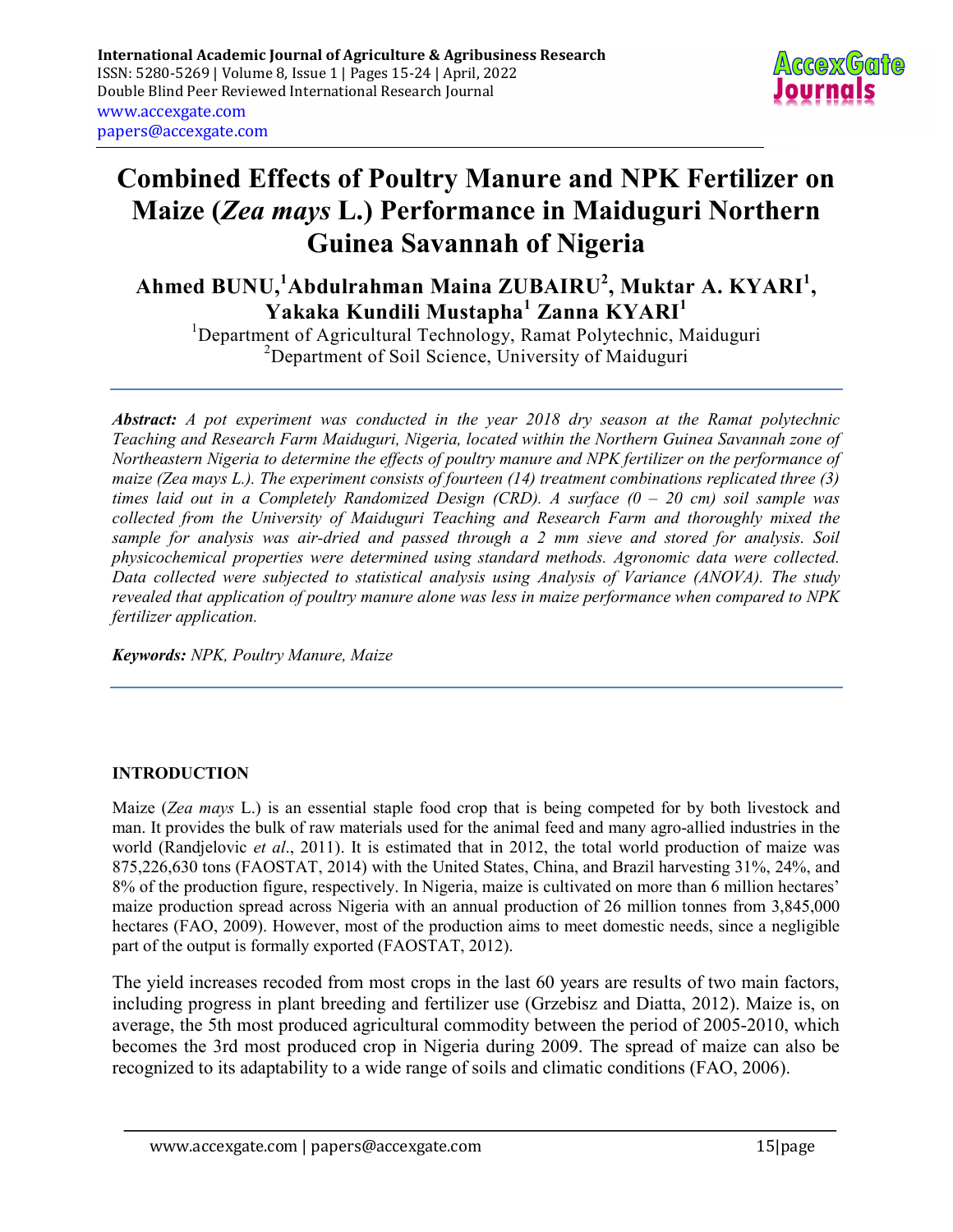Maize is a very high nutrient-demanding crop, which requires adequate nutrition for maximum performance (Rashid and Ryan, 2004). Among several other factors which cause a decline in maize yield is soil degradation for intensive cultivation and continuous application of NPK fertilizers which may cause nutrient imbalance and limit the uptake of other essential nutrients, thus limiting the crop performance (Chukwu et al., 2012).

Integrated application of organic and inorganic fertilizer improves soil fertility and crop yield (Fereidooni et al., 2013). Well planned usage of organic manure and inorganic fertilizers are essential to increase productivity, input use efficiency, and safeguard soil health (Bandyopadhyay et al., 2010). The highest productivity of crops in a sustainable manner without deteriorating the soil and other natural resources could be achieved only by applying an appropriate combination of different organic manures and inorganic fertilizers (Chandrashekara et al., 2000). It is essential to identify the best type of available organic resources, which can be used as fertilizers and their best combination with an appropriate proportion of inorganic fertilizers. The use of both organic and inorganic fertilizers by farmers has been reported to increase yield and sustain soil productivity (Chukwu et al., 2012).

The application of organic fertilizers has been positively shown to affect the structure of the microbial community differently than an application of sole mineral fertilizers (Wu et al., 2012). Proper application of organic and inorganic fertilizers can increase the activities of soil microorganisms and enzymes and soil nutrient contents (Saha et al., 2008). Furthermore, the application of organic manure mixed up with chemical fertilizer can prove to be an excellent procedure in maintaining and improving fertility and increasing fertilizer use efficiency.

Declining soil fertility in Nigeria has caused some of the problems faced by smallholder farmers today, especially among maize producers. High cost of chemical fertilizers has become a problem, and total dependence on organic manure is not feasible due to its bulkiness and transportation cost. Therefore combining chemical fertilizers and organic manure has proved to be essential for enhanced nutrient release, crops nutrient uptake and the optimum production of maize by the smallholder farmers thus the objective of this study was to determine the effects of sole poultry manure application, N.P.K., and their combinations on maize performance.

# MATERIALS AND METHODS

# Experimental Site

The experiment was conducted during the dry season of 2018 at Ramat polytechnic Maiduguri, Nigeria, located within the Sudan savanna zone of Nigeria. It lies approximately between latitude 11° 5' and 11.83°' N and longitude 13°09' and 13.50°'E at about 350 m (1161 ft) above sea level. The climate is hot and dry for a greater part of the year, with a rainy season from June to September, with mean annual rainfall and temperature of about 600 mm and 32  $^{\circ}$ C, respectively. The mean relative humidity ranges between 30 to 50% usually the lowest in February and March and the maximum in August.

# Treatments and Experimental Design

The experiment consists of fourteen (14) treatment combinations,  $T1=0$  PM + 0 NPK (Control), T2=100% PM (8t/ha), T3 =75% PM (6t/ha), T4=50% PM (4t/ha), T5=25% PM (2t/ha),T6=100% NPK(120-60-30 kg/ha), T7=75% NPK (90-45-22.5 kg/ha), T8=50% NPK(60-30-15 kg/ha) T9= 25% NPK(30-15-7.5 kg/ha), T10=100% PM +100% NPK (8 t/ha+120-60-30 kg/ha), T11=75% PM + 75% NPK (6 t/ha +90-45-22.5 kg/ha), T12=75%PM +25 NPK(6 t/ha + 30-15-7.5 kg/ha), T13=25%PM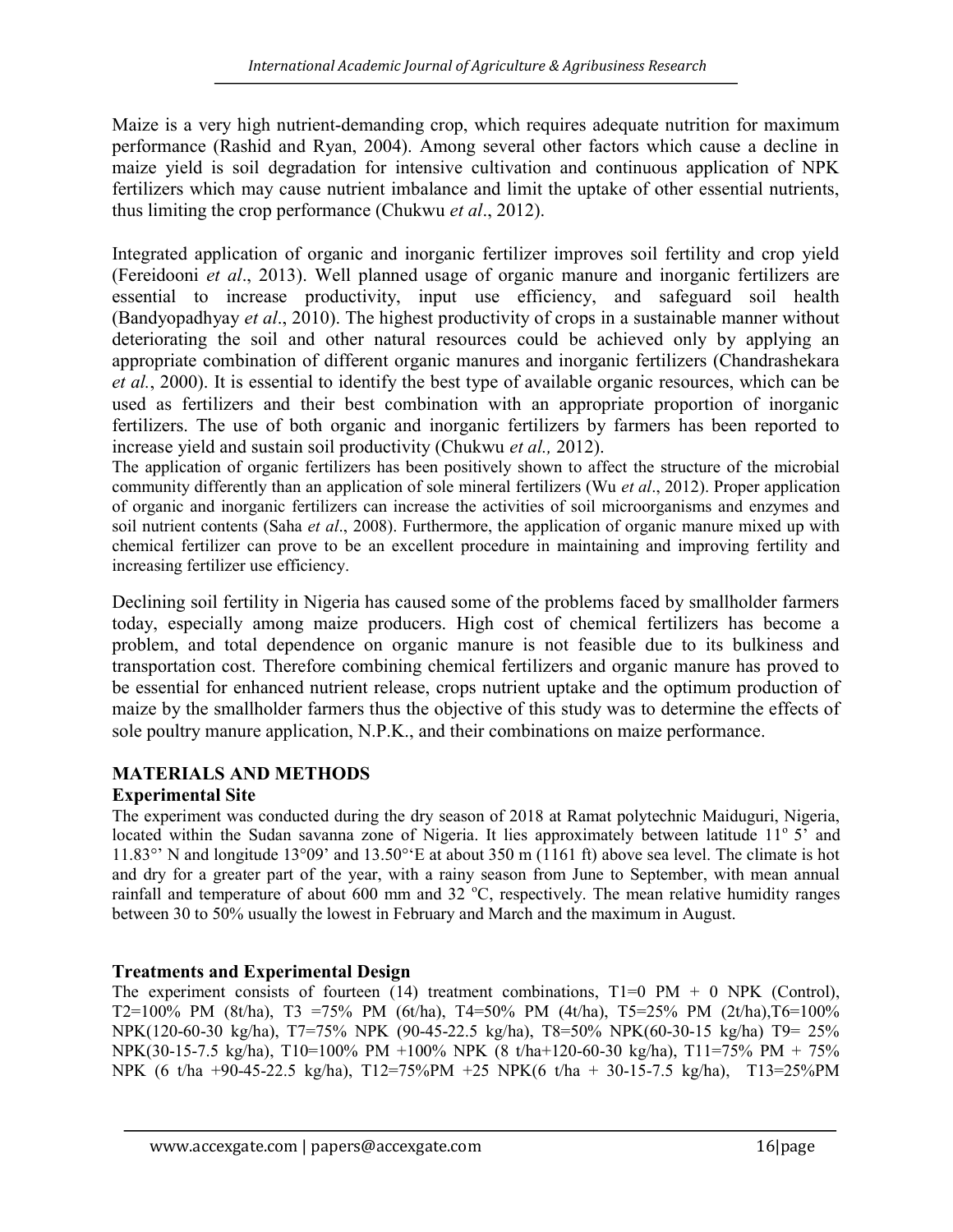$+75\%NPK$  (2 t/ha  $+90-45-22.5$  kg/ha), T14=50%PM  $+50\%NPK(4)$  t/ha  $+60-30-15$  kg/ha) replicated three (3) times laid out in a completely randomized design.

## Plant growth parameters

## Plant height (cm)

Plant height was measured in centimeter (cm) using a measuring tape from soil surface to the top of tagged plant at 2, 4, 6, 8, and 10 weeks after sowing (WAS).

## Total fresh and dry shoot biomass weight (g)

Biomass (shoot) fresh weight per plant (g) was determined by harvesting the stalk at 10 week after sowing (WAS). It was oven dried at 70  $\rm{^0C}$  for 24 hours and weighed using electronic sensitive balance model MP10001 and recorded.

## Total fresh and dry root biomass weight (g)

At harvest, maize crop was carefully removed and washed off to remove soils from the roots. The roots were separated from the shoots, placed in separate envelopes and the weight recorded. It was oven-dried at a temperature of 70 °C for 48 hours for determination of dry root biomass (Copeland, 1976).

#### Number of leaves per plant (cm)

Number of leaves were counted in each pot using the tagged maize stands for data collection and recorded at 2, 4, 6, 8 and 10 WAS.

## Leaf area per plant  $\text{(cm}^2\text{)}$

Leaf area was taken at 2, 4, 6, 8 and 10 WAS from each pot (tagged plants). It was measured

using grid method by taking two leaves at random from each pot and leaves were placed on a

graph paper and traced using pencil. The number of full and half squares covered by each leave

were counted and their average taken as leaf area per plant (Pal and Murari, 1985).

## **Results**

#### Physical and Chemical Characteristics of Experimental Soil

Table 1 shows the result of the initial soil analysis which was carried out to assess the soil fertility status of the soil before the experiment. The result obtained showed that the soil was sandy loam in texture,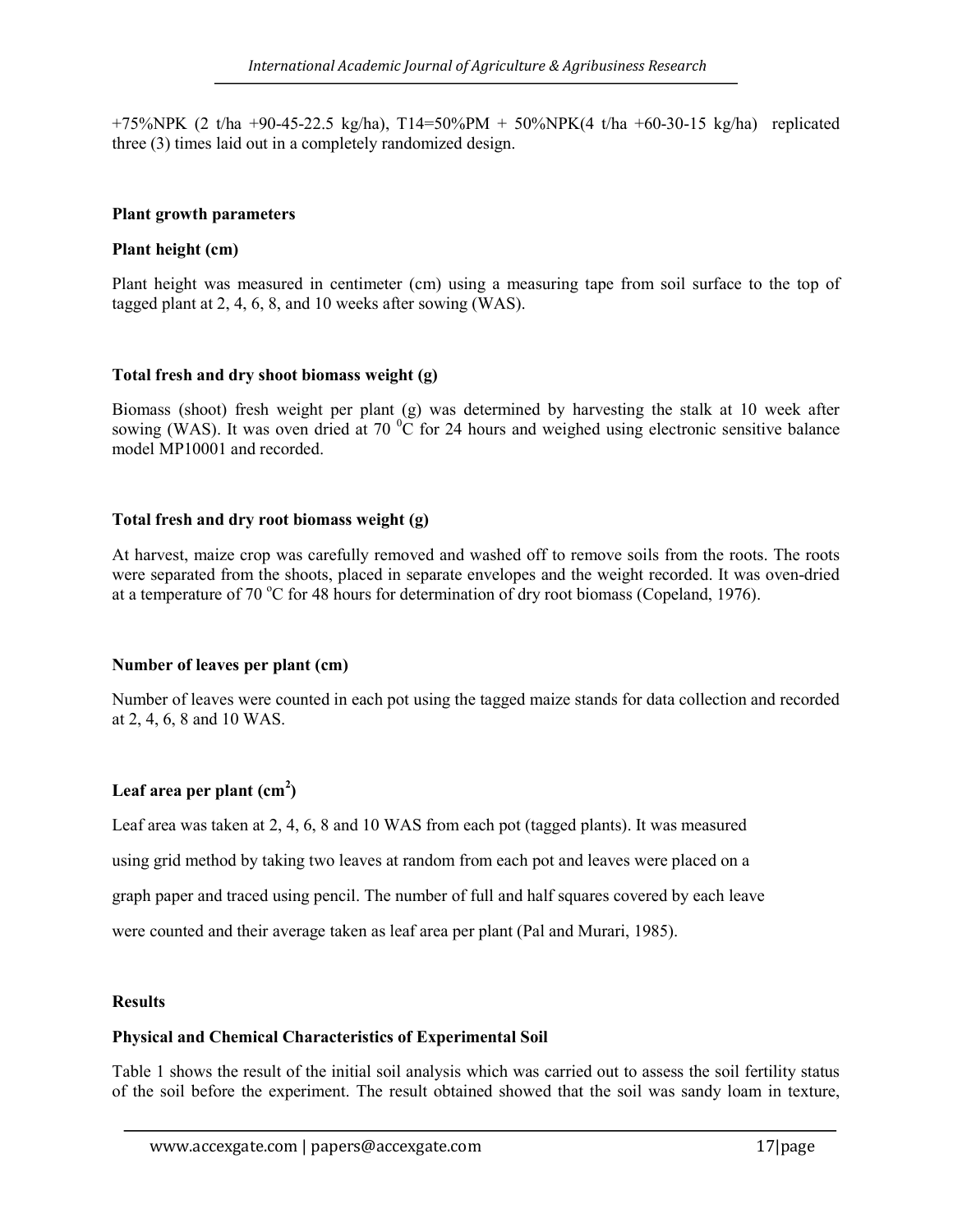neutral in pH with a value of 7.2. The EC of the soil was 0.05 dSm<sup>-1</sup> which was low. The OC and N content of the soil were 2.30 and 0.03% which were low. Available phosphoru (8.05 mg/kg) was moderate in content. Exchangeable K (0.09 Cmol/kg), Ca (1.40 Cmol/kg), Na (0.12 Cmol/kg) were all low in concentration while Mg (2.20 cmol/kg) was moderate in concentration. CEC (3.81 cmol/kg) was very low but BS was very high with value of 92.70%.

The details of the chemical properties of the manure used for the experiment is presented in Table 2. The poultry manure was high in  $\overline{N}$  (3.05 %) and in P (0.44%) and moderate in K (1.80 %), low in Ca (0.80 %) and moderate in Mg (0.55 %).

| Property                                    | Value      |  |  |  |  |  |
|---------------------------------------------|------------|--|--|--|--|--|
| Particle size distribution $(g/kg)$         |            |  |  |  |  |  |
| Sand                                        | 578.0      |  |  |  |  |  |
| Silt                                        | 325.0      |  |  |  |  |  |
| Clay                                        | 097.0      |  |  |  |  |  |
| Soil textural class                         | Sandy loam |  |  |  |  |  |
|                                             |            |  |  |  |  |  |
| Chemical properties                         |            |  |  |  |  |  |
| $pH(H_2O)$                                  | 7.2        |  |  |  |  |  |
| Organic Carbon (g/kg)                       | 2.30       |  |  |  |  |  |
| Total $N(g/kg)$                             | 0.30       |  |  |  |  |  |
| Available $P(mg kg^{-1})$                   | 8.05       |  |  |  |  |  |
| $E.C (dSm-1)$                               | 0.05       |  |  |  |  |  |
| C: N                                        | 7.67       |  |  |  |  |  |
| Exchangeable Bases (Cmolkg <sup>-1</sup> )  | B          |  |  |  |  |  |
| Ca                                          | 1.40       |  |  |  |  |  |
| Mg                                          | 2.20       |  |  |  |  |  |
| K                                           | 0.09       |  |  |  |  |  |
| Na                                          | 0.12       |  |  |  |  |  |
| Exchangeable Acidity (E.A) $(Comolkg^{-1})$ | 0.30       |  |  |  |  |  |
| $CEC$ (Cmolkg <sup>-1</sup> )               | 3.81       |  |  |  |  |  |
| $ECEC$ (Cmolkg <sup>-1</sup> )              | 4.11       |  |  |  |  |  |
| Base Saturation (%)                         | 92.70      |  |  |  |  |  |
| Initial microbial count (Cfu/ml)            |            |  |  |  |  |  |
|                                             |            |  |  |  |  |  |

Table 1: The initial physical and chemical characteristics of the soil of the Study Area

Table 2: Chemical Composition of the Poultry Manure Used

| Parameter $(\% )$      | Value |  |
|------------------------|-------|--|
| Nitrogen               | 3.05  |  |
| Phosphorus             | 0.44  |  |
| Potassium              | 1.80  |  |
|                        | 0.80  |  |
| $Ca^{2+}$<br>$Mg^{2+}$ | 0.55  |  |

## Effect of Poultry Manure and NPK Fertilizer on Maize Plant Height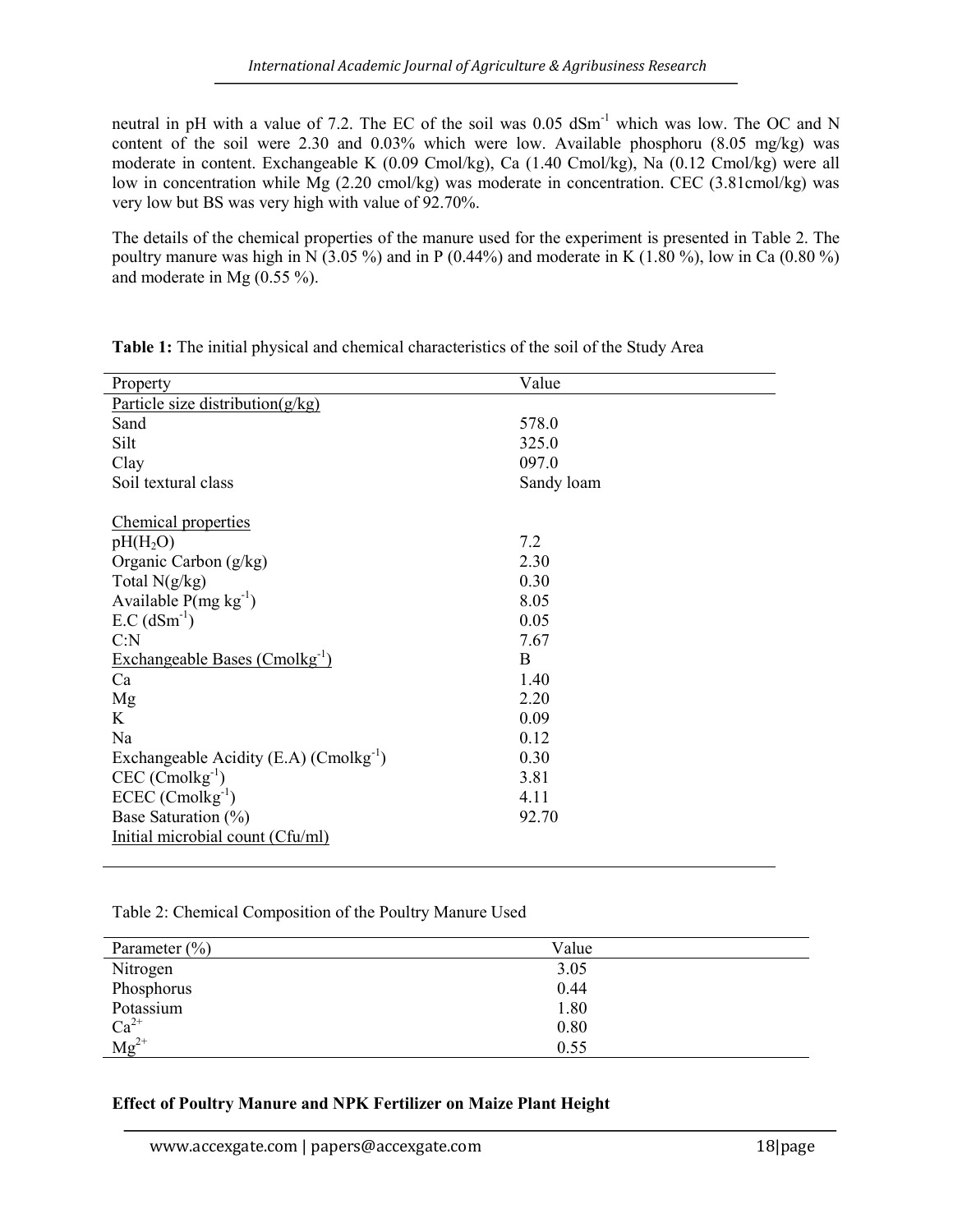The Combined effects of Poultry manure and NPK fertilizer on plant height of Maize is shown in Table 3. At 2 WAS, shortest maize height was 9.31 cm by application of 25% NPK and tallest height was by 75% PM + 75% NPK. Significant difference existed among the treatments. At 4 WAS there were significant (P<0.05) difference amount the treatments. Tallest maize height of 39.6cm was by application of 75% PM + 75% NPK and shortest value was obtained in the control. Similarly, at 6 WAS, significant difference was observed with PM and NPK fertilizer application. Tallest maize height of 71.26 cm was by application of 100% PM + 100% NPK and shortest in the control. At 8 WAS, shortest maize height was 50.35 cm recorded with the control and tallest height was recorded with 100% PM + 100% NPK. Significant difference existed among the treatments. At 10 WAS, tallest (134 cm) maize height was recorded with the application of 100% PM + 100% NPK and shortest (59.60 cm) maize plant height was recorded with control.

Table 3. Effects of combined poultry manure and NPK fertilizer application on maize plant height in Maiduguri, 2018.

Mean(s) followed by same letter(s) within a column are significantly not different according to Duncan Multiple Range Test (DMRT) at 5% level of probability

## 4.4 Effect of Poultry Manure and NPK Fertilizer on Number of Leaves per Plant

The mean effect of number of leaves as affected by application of PM and NPK fertilizers is presented in Table 4. At 2 WAS, significant difference (P< 0.05) was observed between control and 75% PM + 25% NPK only and the highest number of leaveswas observed with 75 % PM + 25% NPK while the lowest number of leaveswas observed with the control. At 4 WAS, significant (P<0.05) difference also exist between the treatments with the highest leaf number (7.66) observed with 100% NPK and lowest (5.00) with the control. At 6 WAS, significant difference was observed between control and the treatments. The highest number of leaves of 9.16 and the lowest number (6.16) were given by 100% NPK and control. At 8 WAS, significant difference was observed among the treatments. The highest leaf number of 10.66 was obtained with the application of 100% NPK while the lowest with value of 8.00 was recorded with the control. At 10 WAS, significant difference was also observed between control and some treatments. 100% PM +100 % NPK gave the highest number while the lowest (10.40) was observed with the control.

| Treatment               | Plant height (cm) at |                     |                      |                     |                       |
|-------------------------|----------------------|---------------------|----------------------|---------------------|-----------------------|
|                         | 2 WAS                | 4WAS                | 6 WAS                | 8 WAS               | <b>10 WAS</b>         |
| Control                 | $10.41^{cd}$         | $18.28^{d}$         | $23.36^e$            | $50.35^{\text{d}}$  | $59.60^{\mathrm{f}}$  |
| $100\%$ PM              | $17.91^{\text{a-c}}$ | $32.92^{\rm a}$     | $63.68^{ab}$         | 96.98 <sup>a</sup>  | $126.07^{ab}$         |
| 75% PM                  | $14.80^{a-d}$        | $24.28^{b-d}$       | $43.78^{cd}$         | $69.93^{b-d}$       | $100.92^{\text{c-e}}$ |
| 50% PM                  | $14.51^{a-d}$        | $23.95^{b-d}$       | $46.83^{b-d}$        | $69.37^{b-d}$       | $100.38^{\circ -e}$   |
| $25\%$ PM               | $15.65^{a-d}$        | $24.60^{b-d}$       | $42.75^{\text{cd}}$  | 66.50 <sup>cd</sup> | $96.57^{\text{de}}$   |
| $100\%$ NPK             | $15.95^{a-d}$        | $28.00^{bc}$        | $56.85^{a-d}$        | $84.80^{a-c}$       | $116.50^{a-d}$        |
| 75% NPK                 | $15.51^{a-d}$        | $27.91^{bc}$        | $51.36^{b-d}$        | $84.18^{a-c}$       | $116.25^{a-d}$        |
| 50% NPK                 | $11.48^{b-d}$        | $26.73^{b-d}$       | $55.48^{a-d}$        | $81.98^{a-c}$       | $116.42^{a-d}$        |
| 25% NPK                 | 9.31 <sup>d</sup>    | 23.06 <sup>cd</sup> | 44.66 <sup>cd</sup>  | $70.88^{b-d}$       | $104.57^{b-e}$        |
| $100\%$ PM $+100\%$ NPK | $19.41^{ab}$         | $37.71^{\circ}$     | $71.26^a$            | $103.88^{a}$        | $134.00^a$            |
| 75% PM + 75% NPK        | $22.33^{\circ}$      | $39.60^{\circ}$     | $70.65^{\circ}$      | 101.08 <sup>a</sup> | $133.78^{\circ}$      |
| 75%PM +25 %NPK          | $16.51^{a-d}$        | $25.45^{b-d}$       | $41.78^{\text{c-e}}$ | 65.93 <sup>cd</sup> | $95.97$ <sup>de</sup> |
| $25\%$ PM +75%NPK       | $16.16^{a-d}$        | $32.75^{ab}$        | $60.13^{a-c}$        | $90.50^{ab}$        | $119.83^{a-c}$        |
| $50\%PM + 50\%NPK$      | 10.33 <sup>cd</sup>  | 21.36 <sup>cd</sup> | $39.18^{de}$         | $61.13^{cd}$        | $91.38^e$             |
| $S. E \pm$              | 4.05                 | 4.60                | 9.07                 | 11.66               | 10.56                 |

.Table 4. Effect of combined poultry manure and NPK fertilizer on number of leaves of maize plant in

www.accexgate.com | papers@accexgate.com 19|page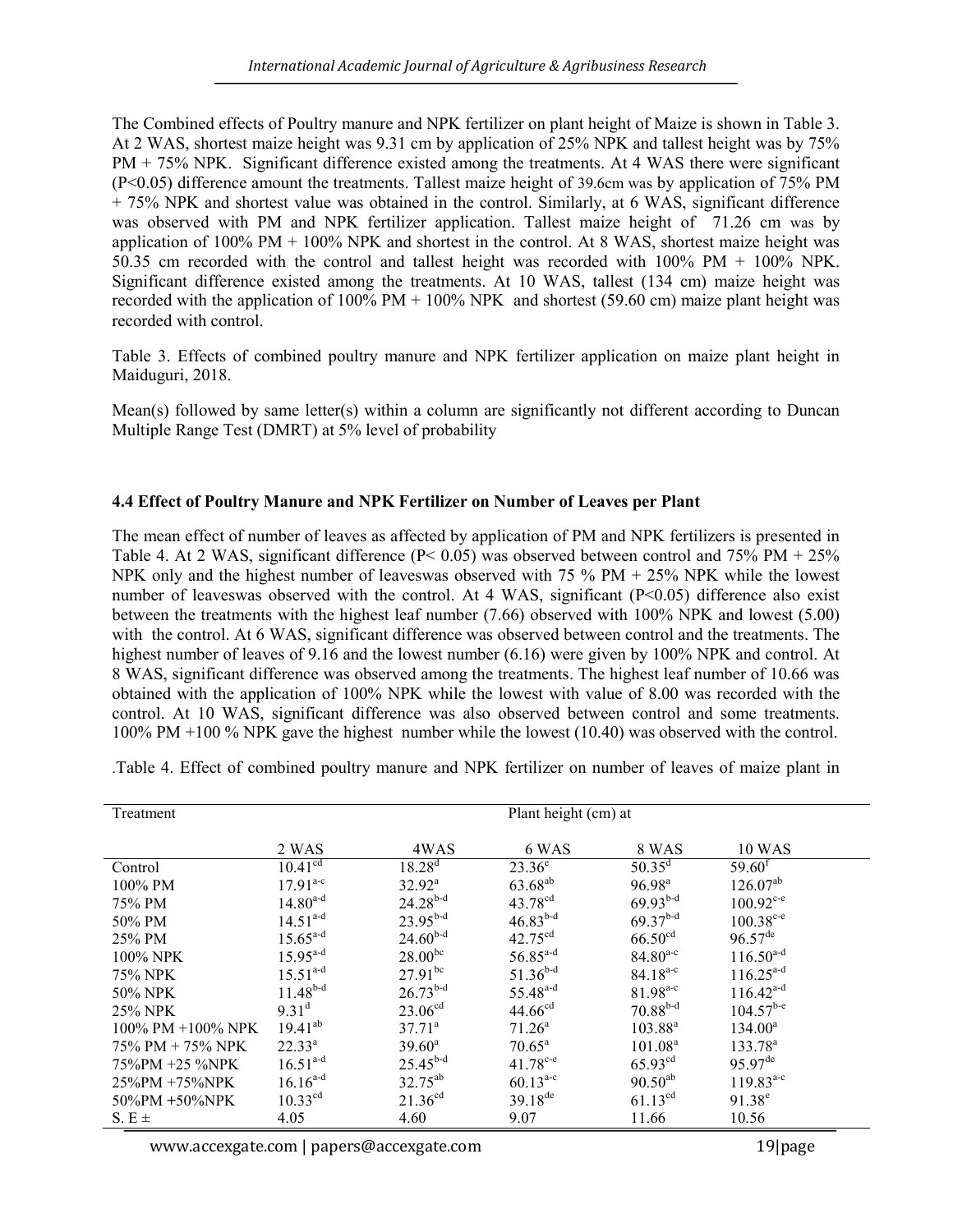## Maiduguri, 2018.

Mean(s) followed by same letter(s) within a column are significantly not different according to Duncan Multiple Range Test (DMRT) at 5% level of probability

#### Effect of combined application of poultry manure and NPK fertilizer on Leaf Area per Plant

The effects of PM and NPK fertilizer on leaf area of maize is presented in Table 5. Leaf area varied significantly (P<0.05) with different treatments applied. At 2 WAS, largest leaf area was 69.13 cm2 obtained with 100%PM + 100% NPK while the smallest leaf area was 17.33 cm2 obtained with the control. Highest leaf area was also recorded with  $100\%$  PM  $+ 100\%$  NPK and lowest observed with the control with values 38.00 and 126.70 cm2 respectively at 4 WAS. Significant difference was observed among the treatments. At 6 WAS, PM and NPK fertilizer applied significantly affected maize leaf area. Application of PM and NPK at 100% PM and 100 % NPK gave the highest leaf area of 253.40 cm2 while the lowest leaf area of 72.67 was obtained with the control. Treatments effect also varied significantly with applied rates of PM and NPK in sole and in combination on leaf area at 8 WAS with highest (506.67 cm2) leaf area observed with  $100\%$  PM +  $100\%$  NPK and the lowest (152.00 cm2) with the control. Maximum maize leaf area was recorded at 10 WAS where the highest leaf area was 1013.3 cm2 and the lowest was 304.00 cm2 recorded with 100 % PM + 100 % NPK and with the control treatments

| Treatment          | Number of leaves/ plant at |                    |                    |                    |                     |
|--------------------|----------------------------|--------------------|--------------------|--------------------|---------------------|
|                    | 2 WAS                      | 4WAS               | 6 WAS              | 8 WAS              | <b>10 WAS</b>       |
| Control            | 3.00 <sup>b</sup>          | 5.00 <sup>c</sup>  | 6.16 <sup>c</sup>  | 8.00 <sup>b</sup>  | $10.50^{\circ}$     |
| 100% PM            | $3.83^{ab}$                | 7.00 <sup>ab</sup> | $8.50^{ab}$        | $10.33^{a}$        | 12.00 <sup>ab</sup> |
| 75% PM             | $4.16^{ab}$                | $7.16^{ab}$        | $8.50^{ab}$        | $9.83^{a}$         | $11.83^{ab}$        |
| 50% PM             | $3.83^{ab}$                | 6.50 <sup>b</sup>  | $8.16^{ab}$        | 10.00 <sup>a</sup> | $12.33^{ab}$        |
| 25% PM             | 4.00 <sup>ab</sup>         | 7.00 <sup>ab</sup> | 8.50 <sup>ab</sup> | 10.00 <sup>a</sup> | $12.00^{ab}$        |
| 100% NPK           | $4.33^{ab}$                | $7.66^{\circ}$     | 9.16 <sup>a</sup>  | $10.66^a$          | $12.16^{ab}$        |
| 75% NPK            | $4.16^{ab}$                | $6.66^{ab}$        | $8.33^{ab}$        | $10.33^{a}$        | $12.33^{ab}$        |
| 50% NPK            | $2.83^{b}$                 | $6.16^{b}$         | $8.16^{ab}$        | 10.00 <sup>a</sup> | $11.66^{a-c}$       |
| 25% NPK            | 3.00 <sup>b</sup>          | $6.33^{b}$         | $8.16^{ab}$        | $9.66^{\circ}$     | $11.16^{bc}$        |
| 100% PM +100% NPK  | $4.33^{ab}$                | $6.83^{ab}$        | $8.66^{ab}$        | $10.50^a$          | $12.50^{\rm a}$     |
| 75% PM + 75% NPK   | 4.00 <sup>ab</sup>         | $7.16^{ab}$        | $8.50^{ab}$        | $10.33^{a}$        | $11.83^{ab}$        |
| 75%PM +25 %NPK     | 5.00 <sup>a</sup>          | $6.33^{b}$         | $8.33^{ab}$        | $9.83^{a}$         | $11.33^{a-c}$       |
| 25%PM +75%NPK      | $3.16^{ab}$                | $6.33^{b}$         | $7.66^{b}$         | $9.83^{a}$         | $11.66^{a-c}$       |
| $50\%PM + 50\%NPK$ | $3.16^{ab}$                | $6.66^{ab}$        | 8.00 <sup>ab</sup> | $9.66^{\rm a}$     | $11.16^{bc}$        |
| S. E $\pm$         | 0.93                       | 0.50               | 0.61               | 0.67               | 0.62                |

respectively.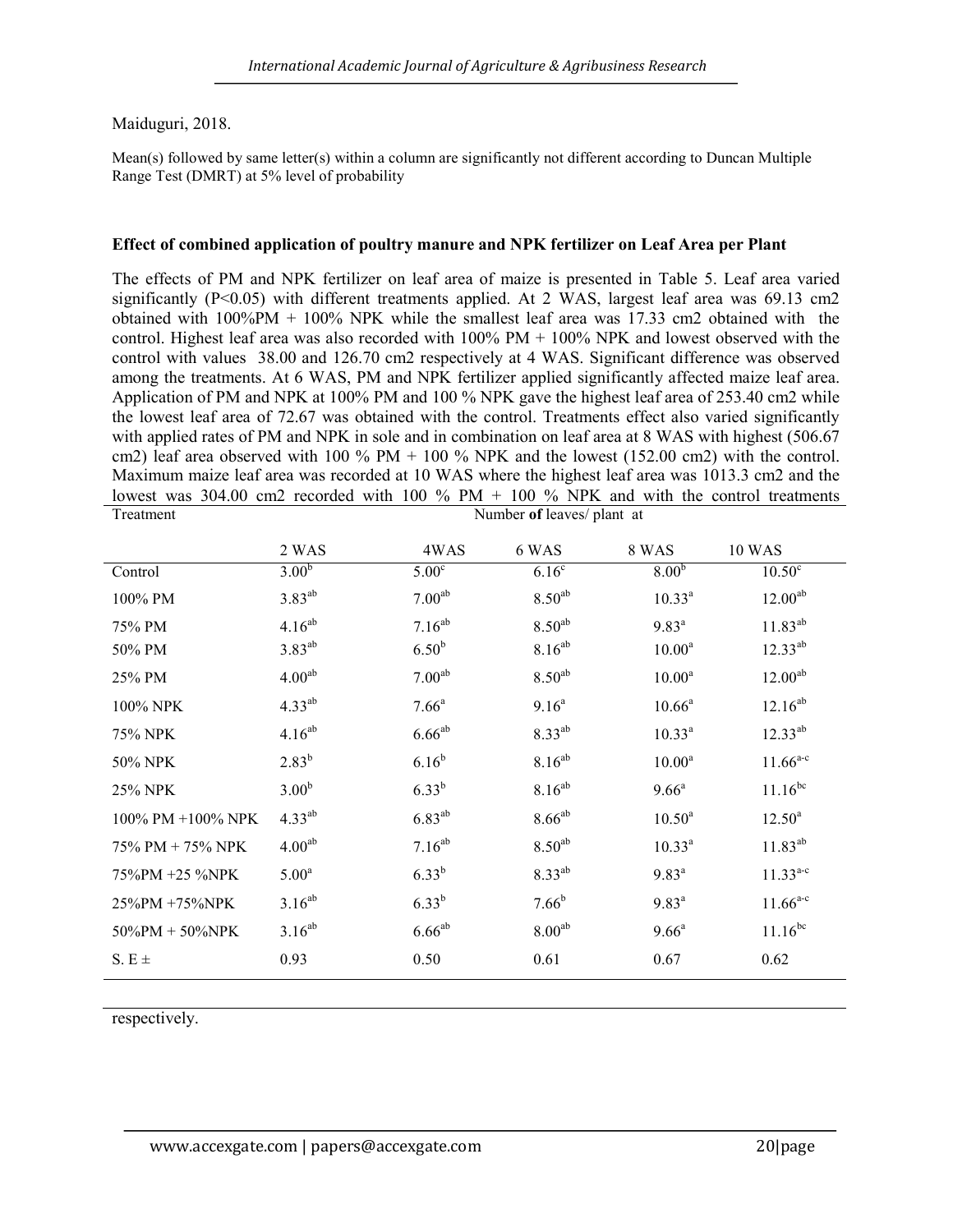| Treatment          | Leaf Area $(cm2)$      |                        |                        |                       |                        |
|--------------------|------------------------|------------------------|------------------------|-----------------------|------------------------|
|                    | 2 WAS                  | 4 WAS                  | 6 WAS                  | 8 WAS                 | <b>10 WAS</b>          |
| 0 % PM + 0 % NPK   | 17.333 <sup>f</sup>    | $38.000^1$             | $72.667^h$             | 152.00 <sup>g</sup>   | 304.00 <sup>k</sup>    |
| 100% PM            | 42.000 <sup>cd</sup>   | $79.300^{\circ}$       | 184.00 <sup>cd</sup>   | 336.00 <sup>d</sup>   | $762.67$ <sup>de</sup> |
| 75% PM             | $37.500$ <sup>de</sup> | $74.667$ <sup>ef</sup> | 149.33 <sup>f</sup>    | $298.67^e$            | 597.33 <sup>gh</sup>   |
| 50% PM             | $32.000^e$             | 64.000 <sup>g</sup>    | $128.00^{8}$           | 256.00 <sup>f</sup>   | $512.00^{\rm i}$       |
| 25% PM             | 18.333f                | 47.033 <sup>h</sup>    | 86.667 <sup>h</sup>    | 176.00 <sup>g</sup>   | 346.67                 |
| 100% NPK           | 32.667e                | 72.000 <sup>f</sup>    | $151.33$ <sup>ef</sup> | $288.00^e$            | 576.00 <sup>h</sup>    |
| 75% NPK            | $46.667^{bc}$          | $92.000^{\rm d}$       | $168.00^{de}$          | $371.33^{\circ}$      | $736.00^e$             |
| 50% NPK            | $38.667$ <sup>d</sup>  | $77.333$ <sup>ef</sup> | $154.67$ <sup>ef</sup> | $309.57^{\text{de}}$  | $618.67$ <sup>g</sup>  |
| 25% NPK            | 19.000 <sup>f</sup>    | $38.000^{\rm i}$       | 76.000 <sup>h</sup>    | 152.00 <sup>g</sup>   | 304.00 <sup>k</sup>    |
| 100% PM +100% NPK  | $60.133^{\text{a}}$    | $126.70^a$             | $253.40^a$             | $506.67$ <sup>a</sup> | $1013.3^{a}$           |
| 75% PM + 75% NPK   | $58.667$ <sup>a</sup>  | $117.53^{b}$           | $234.67^b$             | $442.67^b$            | $938.67^b$             |
| 75%PM +25 %NPK     | $56.000^a$             | $111.82^{b}$           | $238.00^{ab}$          | $429.50^{b}$          | 885.33 <sup>c</sup>    |
| $25\%$ PM +75%NPK  | $48.667^b$             | $97.333$ <sup>cd</sup> | $194.67^{\circ}$       | $372.67^{\circ}$      | $778.67$ <sup>d</sup>  |
| $50\%PM + 50\%NPK$ | 49.000 <sup>b</sup>    | $98.333^{\circ}$       | $190.67^{\circ}$       | $381.53^{\circ}$      | 672.00 <sup>f</sup>    |
| S. $E \pm$         | 2.8655                 | 3.0674                 | 8.6337                 | 14.212                | 20.557                 |

Table 5. Effects of combined application of poultry manure and NPK fertilizer on leaf area of Maize in Maiduguri, 2018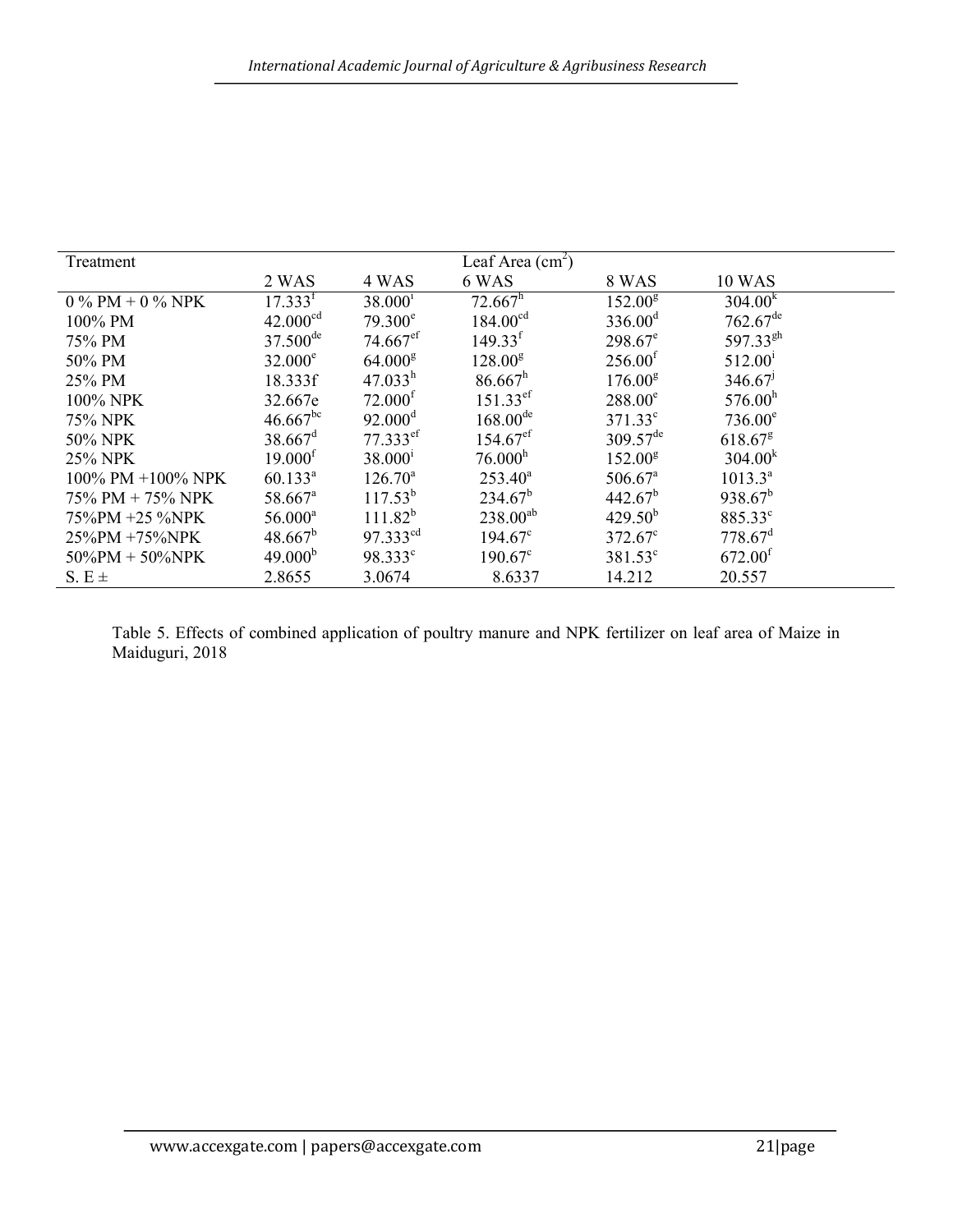| Treatment              | Fresh Root and Straw (g) |                     | Dry Root and Straw $(g)$ |                 |
|------------------------|--------------------------|---------------------|--------------------------|-----------------|
|                        | Root                     | <b>Straw</b>        | Root                     | Straw           |
| Control                | 8.13 <sup>f</sup>        | 49.93 <sup>f</sup>  | $5.30^{\rm d}$           | $13.66^{b}$     |
| 100% PM                | $61.30^{a}$              | $105.23^{ab}$       | $33.00^a$                | $21.26^{ab}$    |
| 75% PM                 | $47.20^{ab}$             | $96.50^{a-c}$       | $23.13^{a-c}$            | $16.70^{b}$     |
| 50% PM                 | $41.80^{a-c}$            | $87.90^{a-d}$       | $18.30^{a-d}$            | $21.00^{ab}$    |
| 25% PM                 | $26.16^{b-f}$            | $84.73^{a-d}$       | $15.93^{b-d}$            | $19.66^{ab}$    |
| 100% NPK               | $25.90^{b-f}$            | $81.13^{a-d}$       | $15.26^{b-d}$            | $26.43^a$       |
| 75% NPK                | $22.86^{c-f}$            | $75.86^{a-d}$       | $14.23^{b-d}$            | $19.73^{ab}$    |
| 50% NPK                | $20.40^{c-f}$            | $74.76^{a-d}$       | $13.53^{b-d}$            | $16.23^{b}$     |
| 25% NPK                | $32.40^{b-e}$            | $68.43^{a-d}$       | 09.20 <sup>cd</sup>      | $21.93^{ab}$    |
| 100% PM +100% NPK      | $62.50^{\circ}$          | 106.37a             | $33.53^{\circ}$          | $27.63^a$       |
| $75\%$ PM + $75\%$ NPK | $37.96^{b-d}$            | $88.00^{a-d}$       | $19.30^{a-d}$            | $22.70^{ab}$    |
| 75%PM +25 %NPK         | $48.20^{ab}$             | $96.73^{a-c}$       | $26.26^{ab}$             | $26.50^{\circ}$ |
| 25%PM +75%NPK          | $15.86^{d-f}$            | $65.66^{b-d}$       | 7.93 <sup>cd</sup>       | $21.06^{ab}$    |
| $50\%PM + 50\%NPK$     | $11.96$ <sup>ef</sup>    | 62.03 <sup>cd</sup> | $6.33^{d}$               | $14.80^{b}$     |
| $S.E \pm$              | 11.31                    | 19.69               | 7.99                     | 4.73            |

Table 6: Effect of combined poultry manure and NPK fertilizer application on maize fresh and dry root and straw weight in Maiduguri, 2018.

Mean(s) followed by same letter(s) within a column are significantly not different according to Duncan Multiple Range Test (DMRT) at 5% level of probability

## Effect of Poultry Manure and NPK Fertilizer application on Fresh and Dry Root and Straw Weight of Maize

The effects of PM and NPK fertilizer application on fresh and dry root and straw weight of maize is presented in Table 6. The weight of fresh and dry roots and straw were significantly (P<0.05) affected by combined PM and NPK fertilizer application. The highest fresh root weight was 61.30g obtained with 100% PM while the lowest fresh root weight was 8.13g recorded with the control. Significant difference was observed among the treatments with fresh straw weight. The highest fresh straw weight was obtained with application of 100% PM + 100% NPK with value of 106.37g and the lowest value of 49.93g in the control.

Dry root and straw weight was significantly  $(P<0.05)$  affected by PM and NPK fertilizer application. The highest dry root weight was observed with 100 % PM + 100 % NPK application with value of 33.53 g while the lowest dry root weight was recorded with the control with a value of 5.30 g. Highest dry straw weight was obtained with application of PM and NPK fertilizer at 100% PM + 100% NPK with a value of 27.63g while the lowest was recorded with the control (13.66g).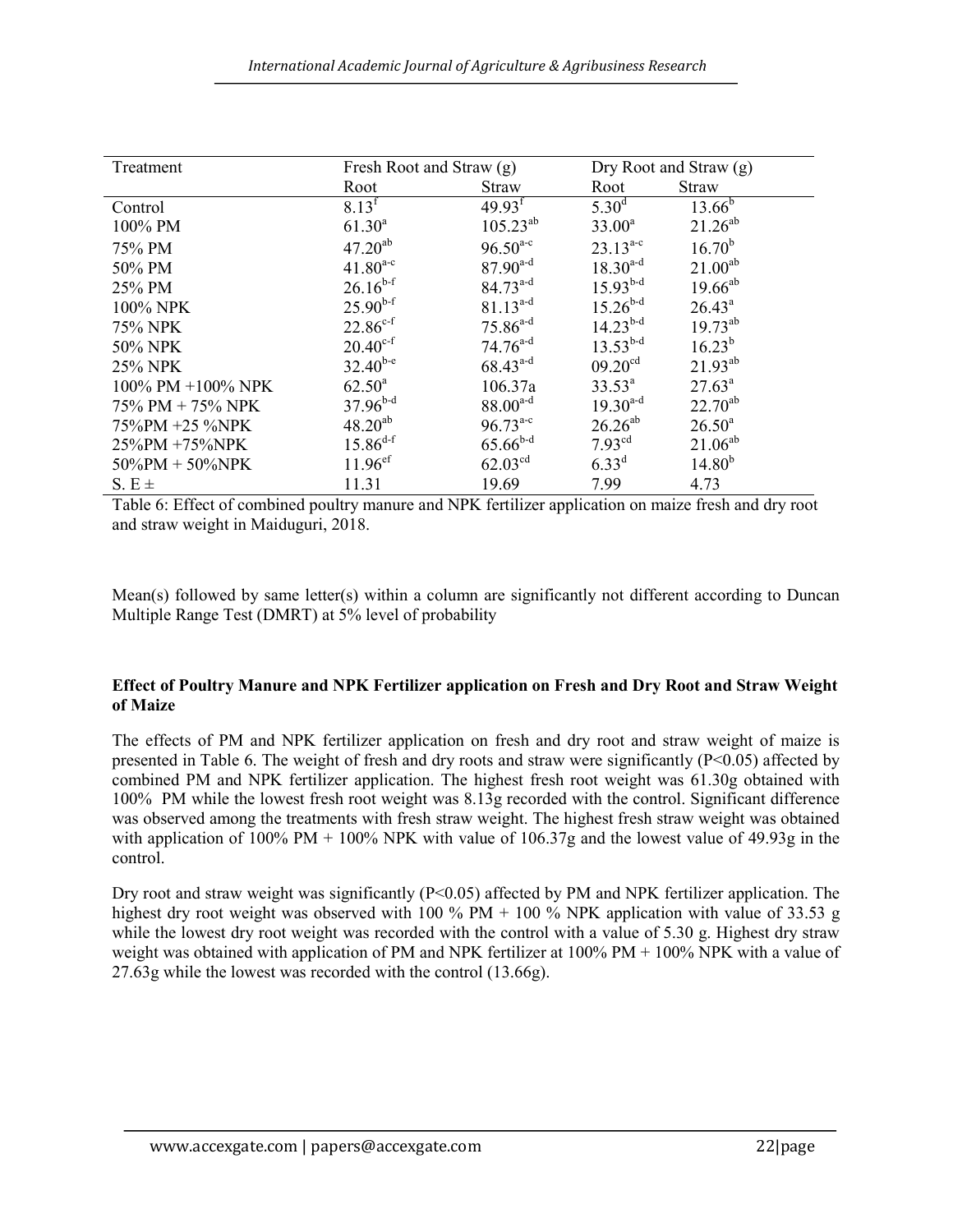## 5.2 Effect of Poultry Manure and NPK Fertilizer on Plant Height, Number of Leaves and Fresh and Dry Matter Weight

Short plant height in the control plots were due to the depletion of nutrients over time; hence, plants exhibited stunted growth due to an inadequate supply of nutrients. The relatively taller plant height might be attributed to the gradual release of essential nutrients from the inorganic and PM fertilizers as needed by the maize plant. The results of this experiment confirms the findings of Saleem (2010) and Gonzalez et al., 2001 who reported that chemical fertilizer and organic manure, which were supplied as essential nutrients at the initial establishment stage, produced the best results for the measured parameters, such as plant height. Increase in plant height in response to applications of combined fertilizer is attributed to availability of N from both NPK and manure throughout the growing season. These results are in agreement with the findings reported by, who observed that, compared with control treatments, 50% poultry manure+50% chemical treatments resulted in the tallest corn plants in corn-legume cropping systems. The findings agrees with the result of Neni *et al.* (2016) who reported that treatment of  $75\%$ inorganic fertilizer + 5 ton ha<sup>-1</sup> organic fertilizer with magnitude of  $217.60$  cm and 17.24 sheets, respectively; whereas the lowest value of average crop height and the lowest leaf numbers was found on treatment of 0 % inorganic fertilizer + 5 ton ha<sup>-1</sup> organic fertilizer with magnitude of 209.08 cm and 17.08 sheets, respectively. The results showed that combination of organic and inorganic fertilizers significantly increased the plant height than sole use of inorganic fertilizer and then that of organic manure. Combination of organic and inorganic fertilizers was found better by Meelu et al. (1991) in upland rice and Channabasavanna (2003) in wetland rice than only inorganic fertilizers. Biomass accumulation was increased significantly by using the poultry manure with the combination of NPK fertilizer. These findings are in line with Asai et al. (2009) who obseved that amendments of organic nature could help in improving the porosity and soil's water holding capacity which results in more root growth, this, in turn, enhances the nutrient uptake from soil and as a consequence enhance biomass production. These consequences are in agreement with those reported by Hardy et al. (2001) and El- Ghadban et al. (2002) on lemongrass. In this respect, it is possible that the favorable effect of PM on growth characteristics may be because of their capability to enhance soil physicochemical as well as microbiological characteristics of the soil.

# **REFERENCE**

- Asai, H. (2009). Biochar amendment techniques for upland rice production in Northern Laos: 1. Soil physical properties, leaf SPAD and grain yield. Field Crops Research, 111(1): 81– 84
- Bandyopadhyay, K. K., Misra, A. K., Ghosh, P. K., Hati, K. M. and Mandal, K. G., (2010). Effect of integrated use of farmyard manure and chemical fertilizers on soil physical properties and productivity of soybean. Soil Till. Res. 110: 115-125
- Chukwu, L. I., Ano, A. O. and Asawalam, D. O. (2012). Effects of Poultry Manure and NPK fertilizer on soil properties and nutrient uptake of maize (Zea mays L.) plants grown in an ultisol. Proceedings of the 36th Annual Conference of the Soil Science Society of Nigeria (SSSN) on 7th – 11th March 2012 University of Nigeria Nsukka.
- El-Ghadban, E. A. E., Ghallab, A. M. and Abdelwahab, A. F. (2002). Effect of organic fertilizer (Biogreen) and biofertilization on growth, yield and chemical composition of Marjoram